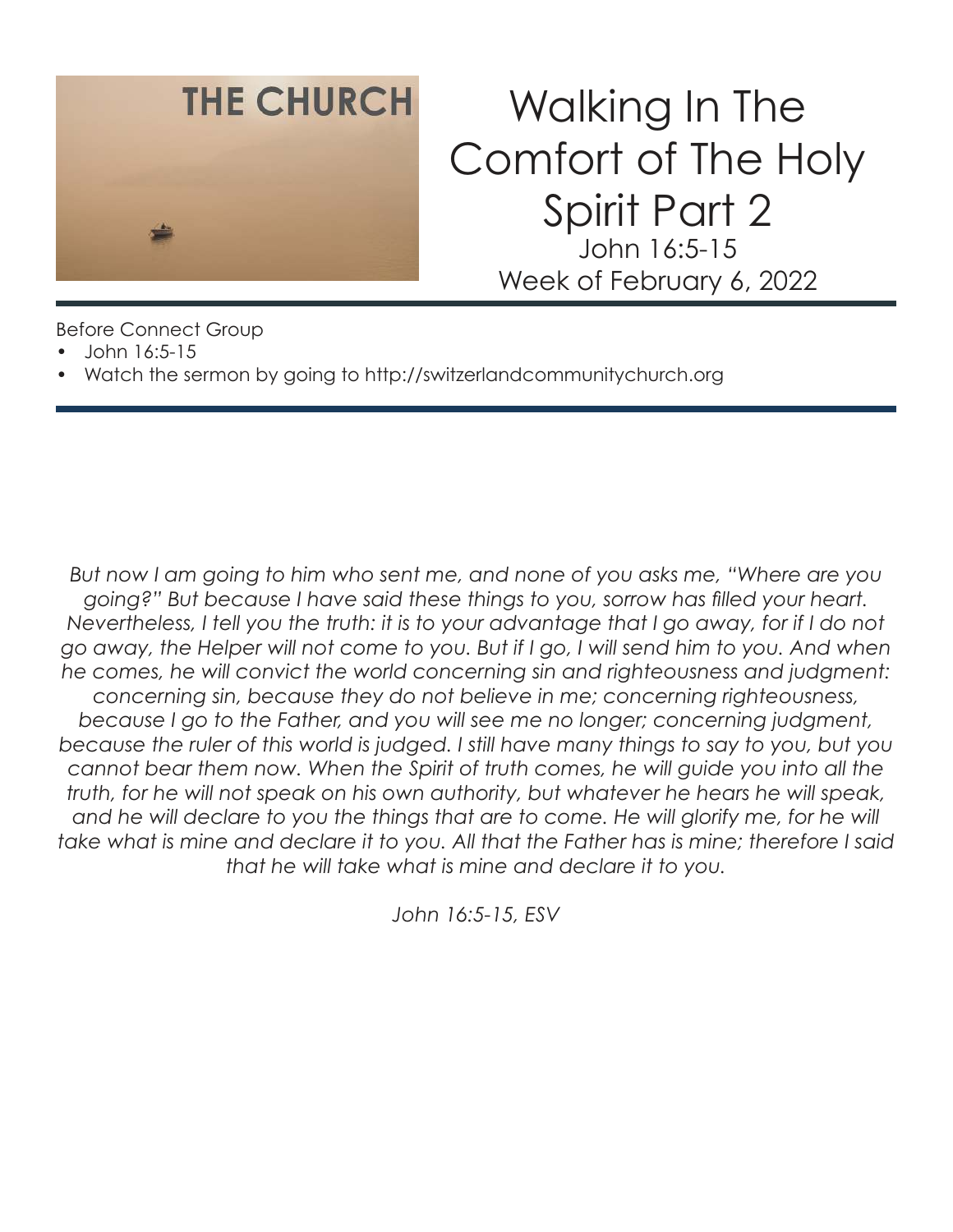### **Sermon Notes**

Hope is having clarity of the reality of your current position in the goodwill *already poured out on you. Trust is stepping forward in confidence of the power and goodwill yet to be displayed.* 

What happens next? This is one of the greatest questions of concern throughout society. Some handle this question with confidence; Some handle this question with fear and anxiety; Some handle this with apathy. But no matter how one may handle this question, the truth is we simply do not know what is next and this is what creates the situation.

*Acts 9:31 So the church throughout all Judea and Galilee and Samaria had peace and was being built up. And walking in the fear of the Lord and in the comfort of the Holy Spirit, it multiplied.* 

Last week we began talking about this idea of "walking in the comfort of the Holy Spirit." And as I mentioned last week, we must understand the fullness of this Holy Spirit role in the church growth we are talking about here in our text. So I said I wanted to navigate this in two phrases. First, walking in the "hope" of the Holy Spirit. We talked about this one last week. Then, walking in the "trust" of the Holy Spirit. Which we will be talking about today.

- Hope is having clarity of the reality of your current position in the goodwill and power already poured out on you.
- Trust is stepping forward in confidence of the power and goodwill yet to be displayed.
- This "trust" in the Holy Spirit is one of the hardest aspects of the Christian life.
- Though you may acknowledge that Christ has saved you, you struggle to believe that he intends to bring joy to you.
- Though you may believe you have eternal life, you struggle to trust that the rest of this one will work out to His glory.
- Though you recognize that from the cross came the greatest blessing of life that has ever been poured out, you still can't believe that the suffering you are walking through right now can amount to anything good at all.
- However, here is the basic level truth for anyone who has put their faith in Jesus Christ.
- The same power that saved you from your sin and secured your eternal future, is the same power that washes over you in the next unknown moment. It is the same power that will be present in the next turn of events. It is the same power that will wash over you when your next tragedy comes to light, or victory is revealed.
- The trust that we have in what is next is intimately tied to the hope we place in what has already been done.
- This is meant to be encouragement to you. If you believe in the eternal victory in Christ, then there can be no other narrative for your life than victory.
- However, If the unknown of the future consumes your fear and anxiety, then you may need to revisit the faith you have placed in the Gospel of Jesus Christ.
- Here in the text of John 16 we can see some promises that Jesus has given his disciples about the unknown future that is coming and walking in the trust of the Spirit.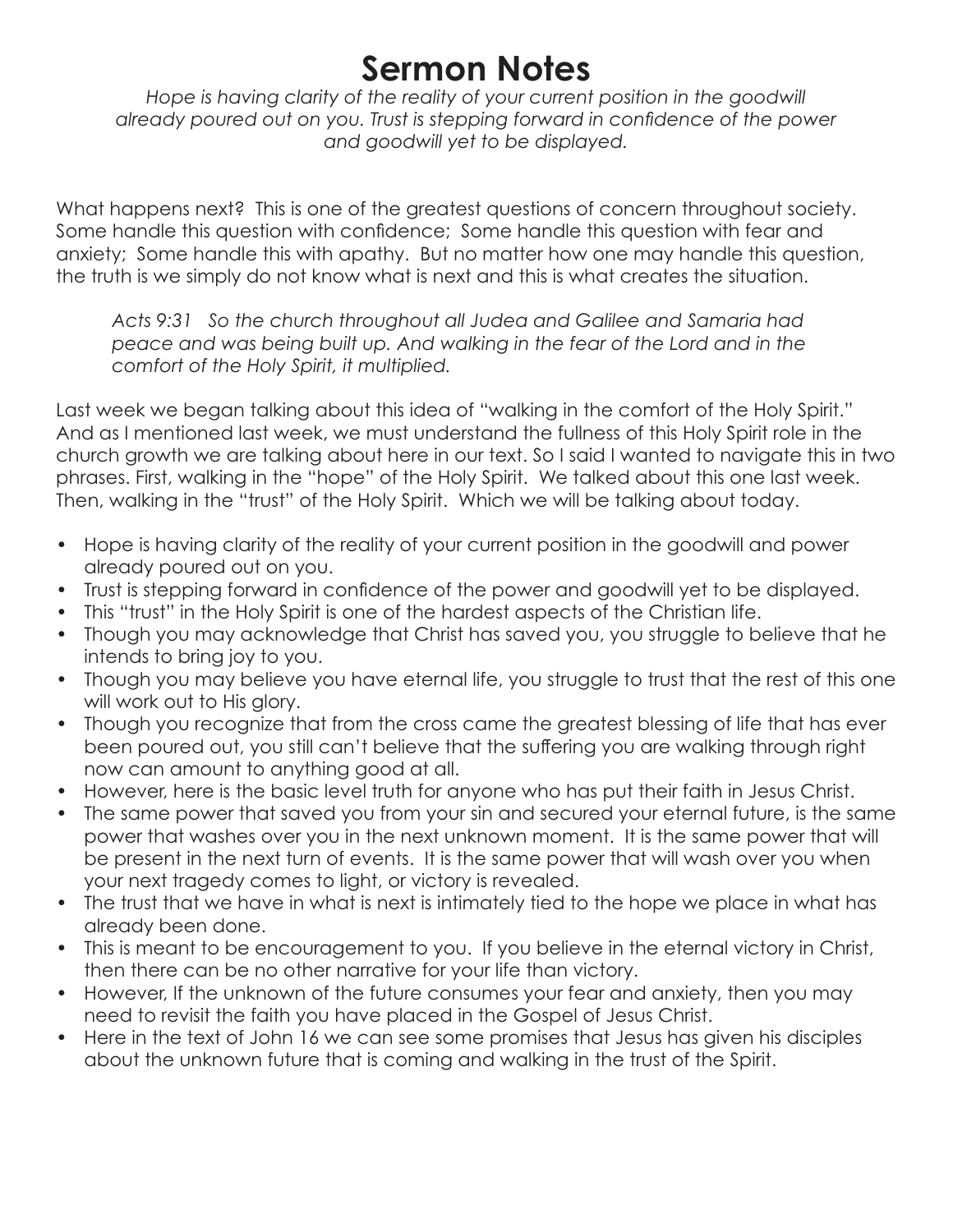#### **The Best Is In What Is Yet To Come**

- John 16:5-7
- These words from Jesus are hard to navigate. I am with the disciples in this, it seems like an appeasement tactic to convince me that there is an advantage to not being with Jesus and someone else being with me. I cannot imagine a scenario where Jesus leaving me would be to "my advantage."
- The Lord is not one to use tactics of appeasement. What He said is true. There is better in what is next.
- This is extremely hard to apply to the unknown, especially in a world like ours.
- But this promise is not attached to any situation or circumstance, it is attached to the presence of the "Helper", the Holy Spirit.
- Why is this important to your growth and the growth of the Church?
- Because it means that you wake up every day with assurance of the good to unfold, not reacting and waiting for the events of each day to inform you.
- No matter the circumstances that are before us, we walk in victory not defeat. When it seems like there is no way out, like a stone rolled over a grave, we know that victory and life await us who walk in the trust of the Spirit.

### **The Gospel Is Still At Work in Every Moment Ahead**

- John 16: 7-11
- This could be one of the strongest points to the work of the Spirit in the growth of the Church. Why? The very foundation for our faith in the Gospel, is that in the face of the greatest of unknown and the saturation of sin in our world, Christ entered and conquered all.
- *Romans 5:6-8 For while we were still weak, at the right time Christ died for the ungodly. For one will scarcely die for a righteous person—though perhaps for a good person one would dare even to die— but God shows his love for us in that while we were still sinners, Christ died for us.*
- The promise for those who walk in the trust of the Holy Spirit is that the Gospel is still doing and will do the work of salvation no matter what comes next. This is something that should dictate immense joy in our hearts.
- Vs. 9 He will convict the world concerning sin.
	- The Gospel will continue to go out and convict hearts of sin.
	- If you remember early in this series we navigated Acts 2 and realized that the conviction of sin and repentance is at the center of Church growth. It is at the center of your growth. It is at the center of the true work of the Gospel.
	- I realize this is a weird twist to this promise, but every day you wake up one of the greatest gifts that you have in the presence of the Holy Spirit is that He will convict you of sin today! Why is this great? Because the conviction and ongoing repentance of sin is what sustains us in the joy and presence of the Father.
	- But the promise here is not just that he will continue to do that to you, but that he will continue to do that in people who have yet to believe!
	- The ministry that this church has ahead is unknown, but the promise is that the Gospel will continue in its power to transform hearts and transfer lives into the Kingdom of God!
- Vs. 10 Concerning Righteousness:
	- The truth of who Christ is and what he has done.
	- The world has tried to make Christ out to be something less than Righteous. A teacher, a prophet…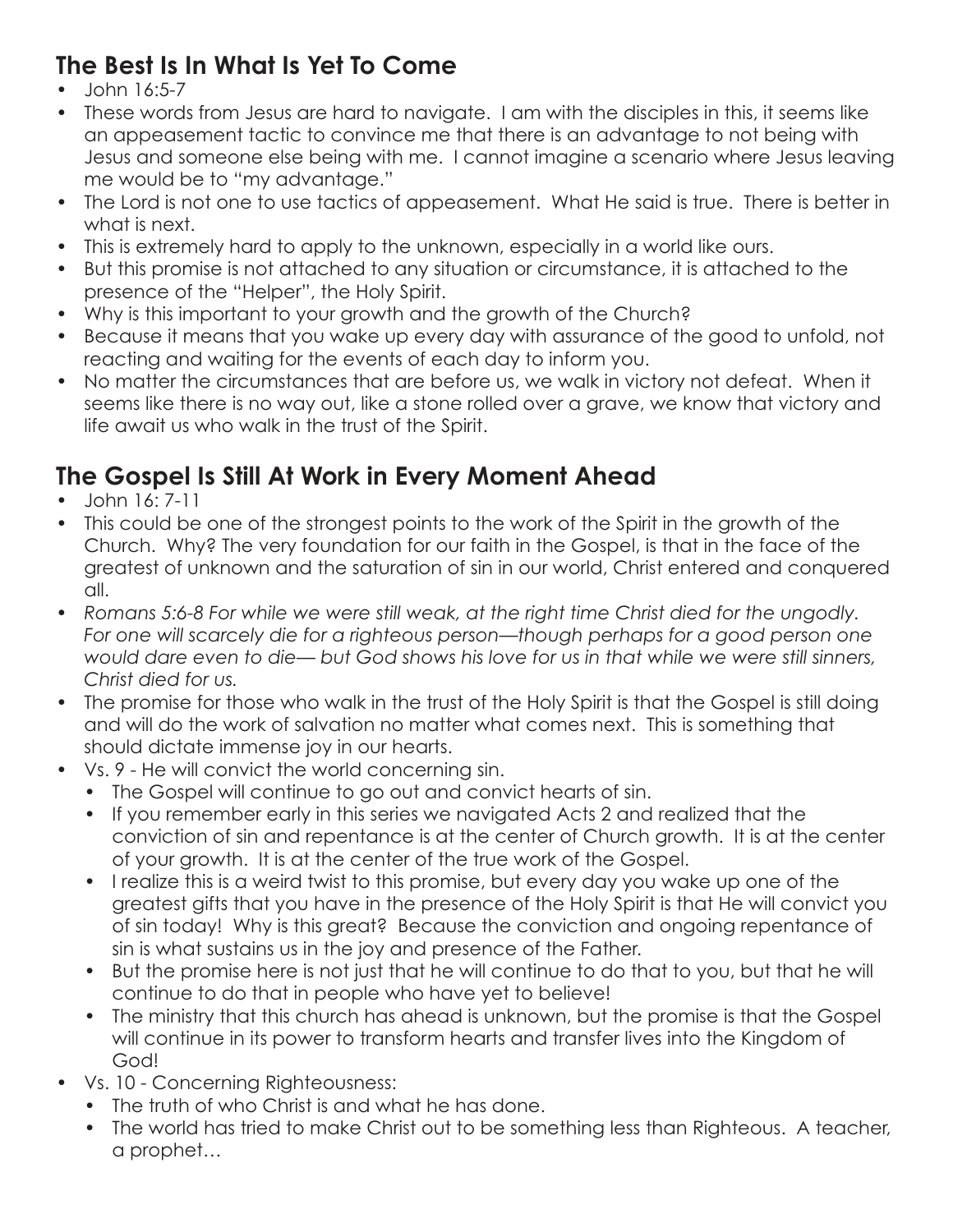- But Righteous is what must be true if our claims as believers are to hold up.
- The righteousness of Christ is the only way sins can be forgiven.
- The righteousness of Christ is the only way we can claim God has revealed himself to us.
- The promise here is that the Holy Spirit will testify over and over and over again of the righteousness of Christ!
- To you in the depth of your heart, and to those who need this truth in their lives to believe.
- How does this promote growth in the Church?
- It keeps us focused on the center of our identity. The moment the church becomes focused on anything other than the Gospel and the righteousness of Christ, we become a social club, or even worse… A Cult.
- Vs. 11 Concerning Judgement:
	- The promise of trusting in the Holy Spirit is a continued reminder that the enemy has already been judged!

#### **The Spirit Knows What is Next and Won't Let Us Down**

- John 16:12-15
- The Holy Spirit is the one who knows all things to come and is the only one who can guide us in truth!
- The promise here is that you will be guided in truth. Not in any way walking in falseness.
- This should eliminate those who wander this life with a fear of failure or timidity over not being right.
- Am I saying you will never be wrong? Of course not, but I am saying that if you put your trust in the Spirit, you and your life will ultimately glorify God.
- Trusting the Spirit to unfold the things that are yet to come.
- This brings us back to the way I opened this sermon… "what happens next?".
- Part of the declaration here is that you do not need to know, because the Spirit does.
- Though this is true, this is very difficult. Why? Because it means that sometimes you have to take steps of faith without the details of their repercussions. Trusting that the Spirit is declaring the Glory of Christ in those faithful steps.
- This is truly the only way the Church grows… This is the only way you and I grow… We must walk every unknown, every unforeseen event in light of the Power of God through the trustworthy guidance of the Holy Spirit!